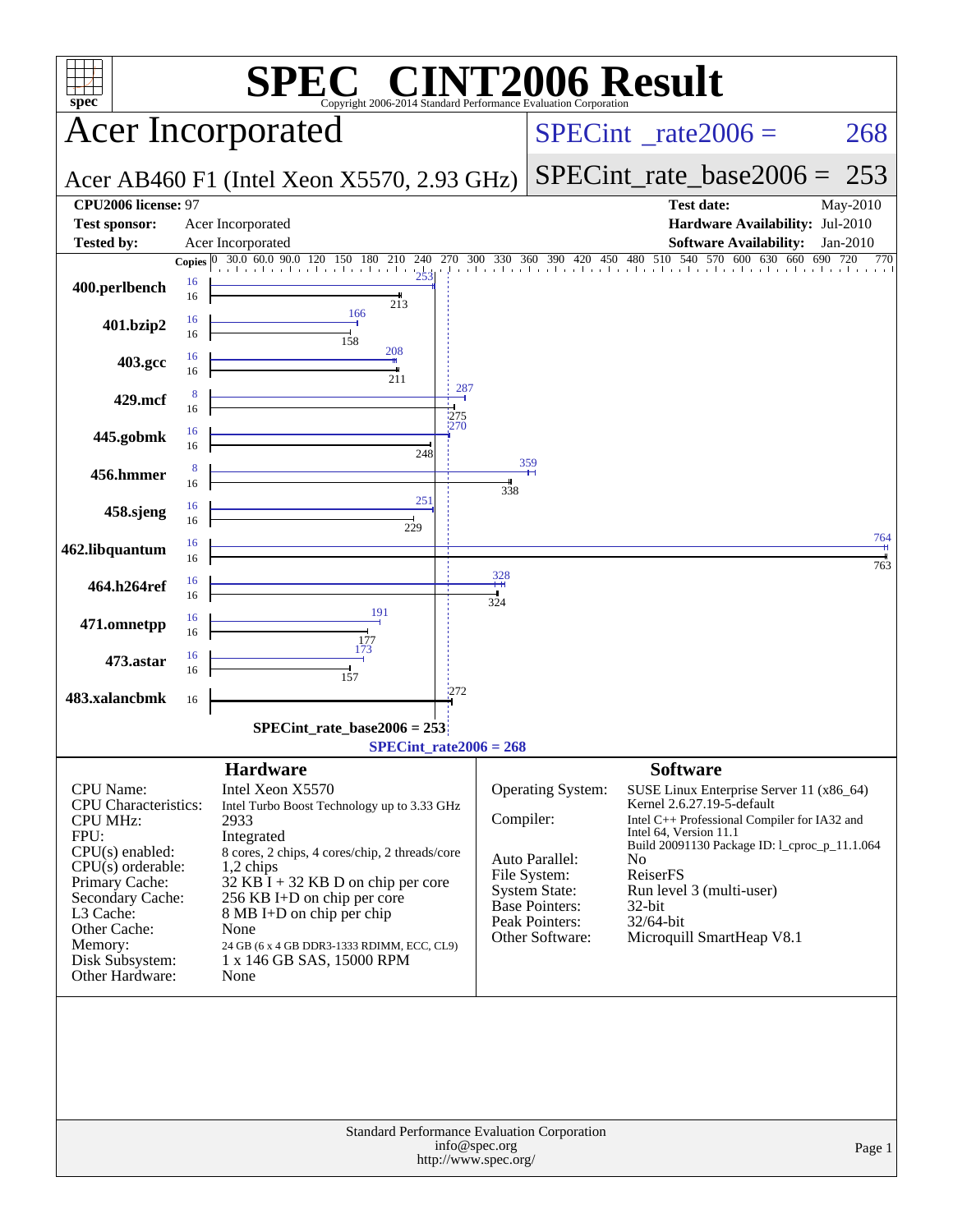

# **[SPEC CINT2006 Result](http://www.spec.org/auto/cpu2006/Docs/result-fields.html#SPECCINT2006Result)**

## Acer Incorporated

### SPECint rate $2006 = 268$

Acer AB460 F1 (Intel Xeon X5570, 2.93 GHz)

[SPECint\\_rate\\_base2006 =](http://www.spec.org/auto/cpu2006/Docs/result-fields.html#SPECintratebase2006) 253

#### **[CPU2006 license:](http://www.spec.org/auto/cpu2006/Docs/result-fields.html#CPU2006license)** 97 **[Test date:](http://www.spec.org/auto/cpu2006/Docs/result-fields.html#Testdate)** May-2010

**[Test sponsor:](http://www.spec.org/auto/cpu2006/Docs/result-fields.html#Testsponsor)** Acer Incorporated **[Hardware Availability:](http://www.spec.org/auto/cpu2006/Docs/result-fields.html#HardwareAvailability)** Jul-2010 **[Tested by:](http://www.spec.org/auto/cpu2006/Docs/result-fields.html#Testedby)** Acer Incorporated **[Software Availability:](http://www.spec.org/auto/cpu2006/Docs/result-fields.html#SoftwareAvailability)** Jan-2010

#### **[Results Table](http://www.spec.org/auto/cpu2006/Docs/result-fields.html#ResultsTable)**

|                    | <b>Base</b>   |                |                 |                                                                                                          |       |                |              |               | <b>Peak</b>    |              |                |              |                |              |  |
|--------------------|---------------|----------------|-----------------|----------------------------------------------------------------------------------------------------------|-------|----------------|--------------|---------------|----------------|--------------|----------------|--------------|----------------|--------------|--|
| <b>Benchmark</b>   | <b>Copies</b> | <b>Seconds</b> | Ratio           | <b>Seconds</b>                                                                                           | Ratio | <b>Seconds</b> | Ratio        | <b>Copies</b> | <b>Seconds</b> | <b>Ratio</b> | <b>Seconds</b> | <b>Ratio</b> | <b>Seconds</b> | <b>Ratio</b> |  |
| 400.perlbench      | 16            | 725            | 21 <sub>6</sub> | 736                                                                                                      | 212   | 734            | 213          | 16            | 617            | 253          | 619            | 253          | 623            | 251          |  |
| 401.bzip2          | 16            | 979            | 158             | 979                                                                                                      | 158   | 978            | 158          | 16            | 933            | 165          | 931            | 166          | 932            | 166          |  |
| $403.\mathrm{gcc}$ | 16            | 607            | 212             | 614                                                                                                      | 210   | 610            | 211          | 16            | 613            | 210          | 620            | 208          | 624            | 206          |  |
| $429$ .mcf         | 16            | 531            | 275             | 532                                                                                                      | 274   | 530            | 275          | 8             | 254            | 287          | 254            | 287          | 254            | 287          |  |
| $445$ .gobmk       | 16            | 679            | 247             | 676                                                                                                      | 248   | 678            | 248          | 16            | 623            | 269          | 622            | 270          | 621            | 270          |  |
| 456.hmmer          | 16            | 440            | 339             | 441                                                                                                      | 338   | 443            | 337l         | 8             | 208            | 359          | 209            | 358          | 204            | 366          |  |
| 458 sjeng          | 16            | 845            | 229             | 844                                                                                                      | 229   | 845            | 229          | 16            | 771            | 251          | 773            | 251          | 772            | <u>251</u>   |  |
| 462.libquantum     | 16            | 436            | 761             | 434                                                                                                      | 763   | 434            | 763          | 16            | 436            | 760          | 434            | 764          | 434            | 764          |  |
| 464.h264ref        | 16            | 1091           | 325             | 1098                                                                                                     | 323   | 1094           | 324          | 16            | 1068           | 332          | 1078           | 328          | 1102           | 321          |  |
| 471.omnetpp        | 16            | 565            | 177             | 565                                                                                                      | 177   | 565            | 177 <b>1</b> | 16            | 523            | <b>191</b>   | 523            | 191          | 524            | 191          |  |
| 473.astar          | 16            | 714            | 157             | 714                                                                                                      | 157   | 713            | 157          | 16            | 650            | 173          | 651            | 173          | 650            | <u>173</u>   |  |
| 483.xalancbmk      | 16            | 405            | 272             | 406                                                                                                      | 272   | 406            | 272l         | 16            | 405            | 272          | 406            | 272          | 406            | 272          |  |
|                    |               |                |                 | Results appear in the order in which they were run. Bold underlined text indicates a median measurement. |       |                |              |               |                |              |                |              |                |              |  |

#### **[Submit Notes](http://www.spec.org/auto/cpu2006/Docs/result-fields.html#SubmitNotes)**

The config file option 'submit' was used. numactl was used to bind copies to the cores

### **[Operating System Notes](http://www.spec.org/auto/cpu2006/Docs/result-fields.html#OperatingSystemNotes)**

'ulimit -s unlimited' was used to set the stack size to unlimited prior to run

#### **[Platform Notes](http://www.spec.org/auto/cpu2006/Docs/result-fields.html#PlatformNotes)**

 Fan speed set to full Speed (ie. Enterprise Blade mode) with Smart Blade Console through CMM (Chassis Management Module)

### **[General Notes](http://www.spec.org/auto/cpu2006/Docs/result-fields.html#GeneralNotes)**

Binaries were compiled on SLES 10 with Binutils 2.18.50.0.7.20080502

 The Acer AB460 F1, and Gateway GB460 F1 are electronically equivalent. This result was measured on Gateway GB460 F1.

## **[Base Compiler Invocation](http://www.spec.org/auto/cpu2006/Docs/result-fields.html#BaseCompilerInvocation)**

[C benchmarks](http://www.spec.org/auto/cpu2006/Docs/result-fields.html#Cbenchmarks): [icc -m32](http://www.spec.org/cpu2006/results/res2010q3/cpu2006-20100608-11655.flags.html#user_CCbase_intel_icc_32bit_5ff4a39e364c98233615fdd38438c6f2)

Continued on next page

Standard Performance Evaluation Corporation [info@spec.org](mailto:info@spec.org) <http://www.spec.org/>

Page 2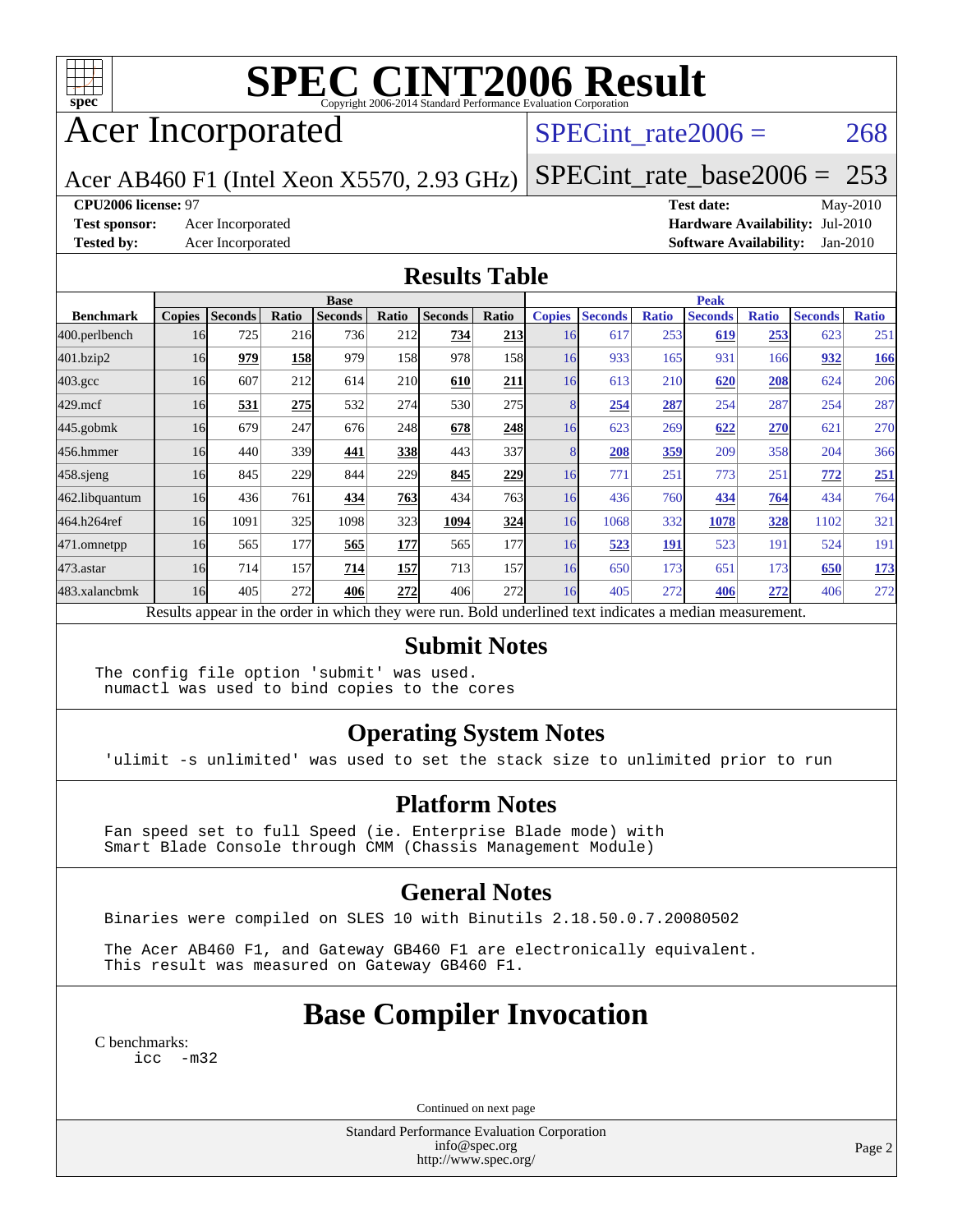| <b>SPEC CINT2006 Result</b><br>spec <sup>®</sup><br>Copyright 2006-2014 Standard Performance Evaluation Corporation                                                |                                                                                                                 |  |  |  |  |  |  |  |  |
|--------------------------------------------------------------------------------------------------------------------------------------------------------------------|-----------------------------------------------------------------------------------------------------------------|--|--|--|--|--|--|--|--|
| <b>Acer Incorporated</b>                                                                                                                                           | 268<br>SPECint rate $2006 =$                                                                                    |  |  |  |  |  |  |  |  |
| Acer AB460 F1 (Intel Xeon X5570, 2.93 GHz)                                                                                                                         | 253<br>$SPECint_rate base2006 =$                                                                                |  |  |  |  |  |  |  |  |
| <b>CPU2006 license: 97</b><br>Acer Incorporated<br><b>Test sponsor:</b><br><b>Tested by:</b><br>Acer Incorporated                                                  | <b>Test date:</b><br>May-2010<br>Hardware Availability: Jul-2010<br><b>Software Availability:</b><br>$Jan-2010$ |  |  |  |  |  |  |  |  |
| <b>Base Compiler Invocation (Continued)</b><br>$C_{++}$ benchmarks:<br>icpc -m32                                                                                   |                                                                                                                 |  |  |  |  |  |  |  |  |
| <b>Base Portability Flags</b>                                                                                                                                      |                                                                                                                 |  |  |  |  |  |  |  |  |
| 400.perlbench: -DSPEC_CPU_LINUX_IA32<br>462.libquantum: - DSPEC CPU LINUX<br>483.xalancbmk: - DSPEC CPU LINUX                                                      |                                                                                                                 |  |  |  |  |  |  |  |  |
| <b>Base Optimization Flags</b>                                                                                                                                     |                                                                                                                 |  |  |  |  |  |  |  |  |
| C benchmarks:<br>-xSSE4.2 -ipo -03 -no-prec-div -static -opt-prefetch                                                                                              |                                                                                                                 |  |  |  |  |  |  |  |  |
| $C_{++}$ benchmarks:<br>-xSSE4.2 -ipo -03 -no-prec-div -opt-prefetch -Wl,-z, muldefs<br>-L/home/cmplr/usr3/alrahate/cpu2006.1.1.ic11.1/libic11.1-32bit -lsmartheap |                                                                                                                 |  |  |  |  |  |  |  |  |
| <b>Base Other Flags</b>                                                                                                                                            |                                                                                                                 |  |  |  |  |  |  |  |  |
| C benchmarks:                                                                                                                                                      |                                                                                                                 |  |  |  |  |  |  |  |  |
| 403.gcc: -Dalloca=_alloca                                                                                                                                          |                                                                                                                 |  |  |  |  |  |  |  |  |
| <b>Peak Compiler Invocation</b><br>C benchmarks (except as noted below):<br>$\text{icc}$ $-\text{m32}$<br>$401.bzip2:$ icc $-m64$                                  |                                                                                                                 |  |  |  |  |  |  |  |  |
| 456.hmmer: $\text{icc}$ -m64                                                                                                                                       |                                                                                                                 |  |  |  |  |  |  |  |  |
| 458.sjeng: icc -m64                                                                                                                                                |                                                                                                                 |  |  |  |  |  |  |  |  |
| 462.libquantum: icc -m64                                                                                                                                           |                                                                                                                 |  |  |  |  |  |  |  |  |
| C++ benchmarks (except as noted below):<br>icpc -m32                                                                                                               |                                                                                                                 |  |  |  |  |  |  |  |  |
| 473.astar: icpc -m64                                                                                                                                               |                                                                                                                 |  |  |  |  |  |  |  |  |

Standard Performance Evaluation Corporation [info@spec.org](mailto:info@spec.org) <http://www.spec.org/>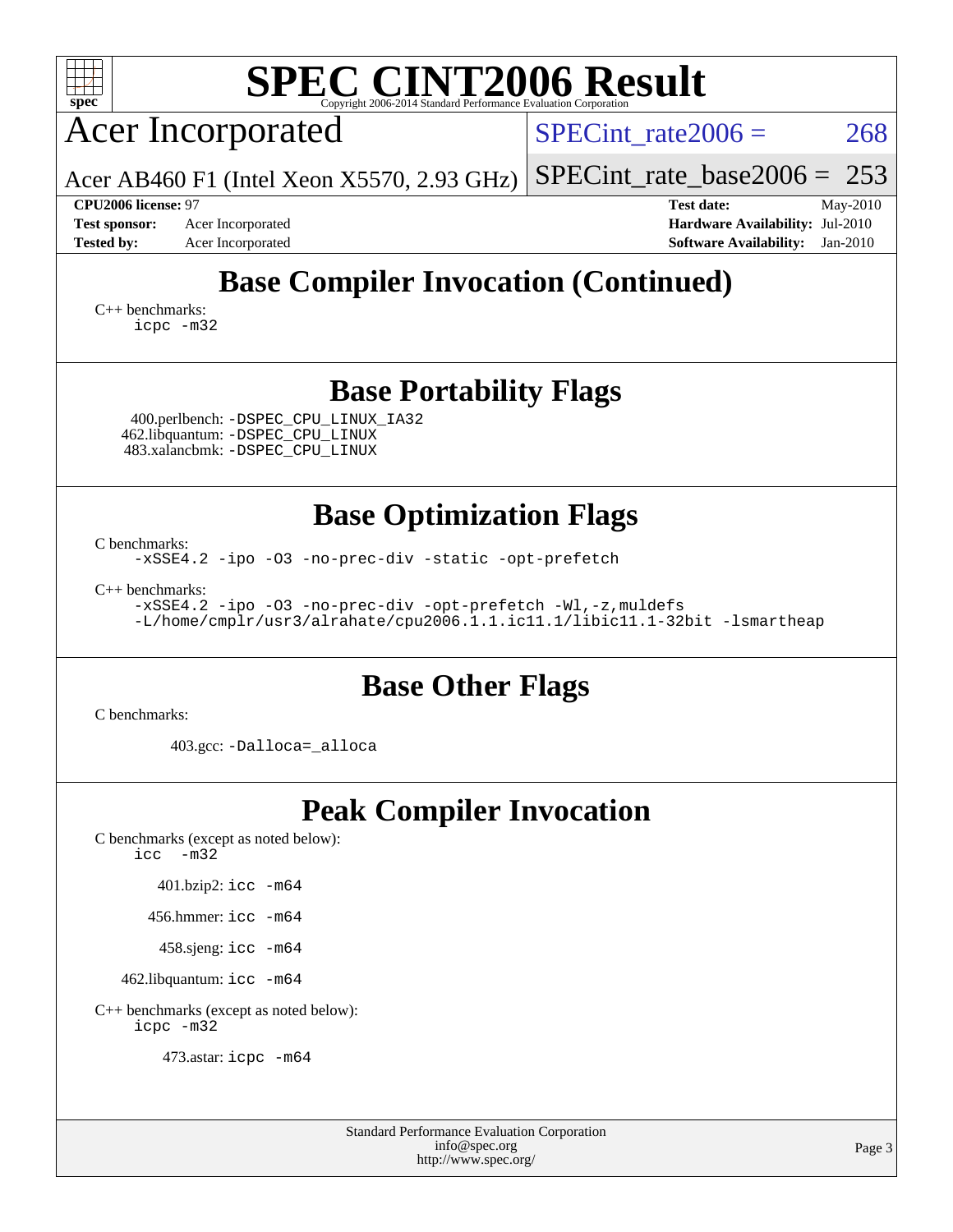

## **[SPEC CINT2006 Result](http://www.spec.org/auto/cpu2006/Docs/result-fields.html#SPECCINT2006Result)**

Acer Incorporated

SPECint rate $2006 = 268$ 

Acer AB460 F1 (Intel Xeon X5570, 2.93 GHz) [SPECint\\_rate\\_base2006 =](http://www.spec.org/auto/cpu2006/Docs/result-fields.html#SPECintratebase2006) 253

**[Test sponsor:](http://www.spec.org/auto/cpu2006/Docs/result-fields.html#Testsponsor)** Acer Incorporated **Acer Incorporated <b>[Hardware Availability:](http://www.spec.org/auto/cpu2006/Docs/result-fields.html#HardwareAvailability)** Jul-2010

**[CPU2006 license:](http://www.spec.org/auto/cpu2006/Docs/result-fields.html#CPU2006license)** 97 **[Test date:](http://www.spec.org/auto/cpu2006/Docs/result-fields.html#Testdate)** May-2010 **[Tested by:](http://www.spec.org/auto/cpu2006/Docs/result-fields.html#Testedby)** Acer Incorporated **[Software Availability:](http://www.spec.org/auto/cpu2006/Docs/result-fields.html#SoftwareAvailability)** Jan-2010

### **[Peak Portability Flags](http://www.spec.org/auto/cpu2006/Docs/result-fields.html#PeakPortabilityFlags)**

 400.perlbench: [-DSPEC\\_CPU\\_LINUX\\_IA32](http://www.spec.org/cpu2006/results/res2010q3/cpu2006-20100608-11655.flags.html#b400.perlbench_peakCPORTABILITY_DSPEC_CPU_LINUX_IA32) 401.bzip2: [-DSPEC\\_CPU\\_LP64](http://www.spec.org/cpu2006/results/res2010q3/cpu2006-20100608-11655.flags.html#suite_peakCPORTABILITY401_bzip2_DSPEC_CPU_LP64) 456.hmmer: [-DSPEC\\_CPU\\_LP64](http://www.spec.org/cpu2006/results/res2010q3/cpu2006-20100608-11655.flags.html#suite_peakCPORTABILITY456_hmmer_DSPEC_CPU_LP64) 458.sjeng: [-DSPEC\\_CPU\\_LP64](http://www.spec.org/cpu2006/results/res2010q3/cpu2006-20100608-11655.flags.html#suite_peakCPORTABILITY458_sjeng_DSPEC_CPU_LP64) 462.libquantum: [-DSPEC\\_CPU\\_LP64](http://www.spec.org/cpu2006/results/res2010q3/cpu2006-20100608-11655.flags.html#suite_peakCPORTABILITY462_libquantum_DSPEC_CPU_LP64) [-DSPEC\\_CPU\\_LINUX](http://www.spec.org/cpu2006/results/res2010q3/cpu2006-20100608-11655.flags.html#b462.libquantum_peakCPORTABILITY_DSPEC_CPU_LINUX) 473.astar: [-DSPEC\\_CPU\\_LP64](http://www.spec.org/cpu2006/results/res2010q3/cpu2006-20100608-11655.flags.html#suite_peakCXXPORTABILITY473_astar_DSPEC_CPU_LP64) 483.xalancbmk: [-DSPEC\\_CPU\\_LINUX](http://www.spec.org/cpu2006/results/res2010q3/cpu2006-20100608-11655.flags.html#b483.xalancbmk_peakCXXPORTABILITY_DSPEC_CPU_LINUX)

## **[Peak Optimization Flags](http://www.spec.org/auto/cpu2006/Docs/result-fields.html#PeakOptimizationFlags)**

[C benchmarks](http://www.spec.org/auto/cpu2006/Docs/result-fields.html#Cbenchmarks):

Standard Performance Evaluation Corporation 400.perlbench: [-xSSE4.2](http://www.spec.org/cpu2006/results/res2010q3/cpu2006-20100608-11655.flags.html#user_peakPASS2_CFLAGSPASS2_LDCFLAGS400_perlbench_f-xSSE42_f91528193cf0b216347adb8b939d4107)(pass 2) [-prof-gen](http://www.spec.org/cpu2006/results/res2010q3/cpu2006-20100608-11655.flags.html#user_peakPASS1_CFLAGSPASS1_LDCFLAGS400_perlbench_prof_gen_e43856698f6ca7b7e442dfd80e94a8fc)(pass 1) [-ipo](http://www.spec.org/cpu2006/results/res2010q3/cpu2006-20100608-11655.flags.html#user_peakPASS2_CFLAGSPASS2_LDCFLAGS400_perlbench_f-ipo)(pass 2) [-O3](http://www.spec.org/cpu2006/results/res2010q3/cpu2006-20100608-11655.flags.html#user_peakPASS2_CFLAGSPASS2_LDCFLAGS400_perlbench_f-O3)(pass 2) [-no-prec-div](http://www.spec.org/cpu2006/results/res2010q3/cpu2006-20100608-11655.flags.html#user_peakPASS2_CFLAGSPASS2_LDCFLAGS400_perlbench_f-no-prec-div)(pass 2) [-static](http://www.spec.org/cpu2006/results/res2010q3/cpu2006-20100608-11655.flags.html#user_peakPASS2_CFLAGSPASS2_LDCFLAGS400_perlbench_f-static)(pass 2) [-prof-use](http://www.spec.org/cpu2006/results/res2010q3/cpu2006-20100608-11655.flags.html#user_peakPASS2_CFLAGSPASS2_LDCFLAGS400_perlbench_prof_use_bccf7792157ff70d64e32fe3e1250b55)(pass 2) [-ansi-alias](http://www.spec.org/cpu2006/results/res2010q3/cpu2006-20100608-11655.flags.html#user_peakCOPTIMIZE400_perlbench_f-ansi-alias) 401.bzip2: [-xSSE4.2](http://www.spec.org/cpu2006/results/res2010q3/cpu2006-20100608-11655.flags.html#user_peakPASS2_CFLAGSPASS2_LDCFLAGS401_bzip2_f-xSSE42_f91528193cf0b216347adb8b939d4107)(pass 2) [-prof-gen](http://www.spec.org/cpu2006/results/res2010q3/cpu2006-20100608-11655.flags.html#user_peakPASS1_CFLAGSPASS1_LDCFLAGS401_bzip2_prof_gen_e43856698f6ca7b7e442dfd80e94a8fc)(pass 1) [-ipo](http://www.spec.org/cpu2006/results/res2010q3/cpu2006-20100608-11655.flags.html#user_peakPASS2_CFLAGSPASS2_LDCFLAGS401_bzip2_f-ipo)(pass 2) [-O3](http://www.spec.org/cpu2006/results/res2010q3/cpu2006-20100608-11655.flags.html#user_peakPASS2_CFLAGSPASS2_LDCFLAGS401_bzip2_f-O3)(pass 2) [-no-prec-div](http://www.spec.org/cpu2006/results/res2010q3/cpu2006-20100608-11655.flags.html#user_peakPASS2_CFLAGSPASS2_LDCFLAGS401_bzip2_f-no-prec-div)(pass 2) [-static](http://www.spec.org/cpu2006/results/res2010q3/cpu2006-20100608-11655.flags.html#user_peakPASS2_CFLAGSPASS2_LDCFLAGS401_bzip2_f-static)(pass 2) [-prof-use](http://www.spec.org/cpu2006/results/res2010q3/cpu2006-20100608-11655.flags.html#user_peakPASS2_CFLAGSPASS2_LDCFLAGS401_bzip2_prof_use_bccf7792157ff70d64e32fe3e1250b55)(pass 2) [-opt-prefetch](http://www.spec.org/cpu2006/results/res2010q3/cpu2006-20100608-11655.flags.html#user_peakCOPTIMIZE401_bzip2_f-opt-prefetch) [-ansi-alias](http://www.spec.org/cpu2006/results/res2010q3/cpu2006-20100608-11655.flags.html#user_peakCOPTIMIZE401_bzip2_f-ansi-alias) [-auto-ilp32](http://www.spec.org/cpu2006/results/res2010q3/cpu2006-20100608-11655.flags.html#user_peakCOPTIMIZE401_bzip2_f-auto-ilp32) 403.gcc: [-xSSE4.2](http://www.spec.org/cpu2006/results/res2010q3/cpu2006-20100608-11655.flags.html#user_peakCOPTIMIZE403_gcc_f-xSSE42_f91528193cf0b216347adb8b939d4107) [-ipo](http://www.spec.org/cpu2006/results/res2010q3/cpu2006-20100608-11655.flags.html#user_peakCOPTIMIZE403_gcc_f-ipo) [-O3](http://www.spec.org/cpu2006/results/res2010q3/cpu2006-20100608-11655.flags.html#user_peakCOPTIMIZE403_gcc_f-O3) [-no-prec-div](http://www.spec.org/cpu2006/results/res2010q3/cpu2006-20100608-11655.flags.html#user_peakCOPTIMIZE403_gcc_f-no-prec-div) [-static](http://www.spec.org/cpu2006/results/res2010q3/cpu2006-20100608-11655.flags.html#user_peakCOPTIMIZE403_gcc_f-static) 429.mcf: [-xSSE4.2](http://www.spec.org/cpu2006/results/res2010q3/cpu2006-20100608-11655.flags.html#user_peakCOPTIMIZE429_mcf_f-xSSE42_f91528193cf0b216347adb8b939d4107) [-ipo](http://www.spec.org/cpu2006/results/res2010q3/cpu2006-20100608-11655.flags.html#user_peakCOPTIMIZE429_mcf_f-ipo) [-O3](http://www.spec.org/cpu2006/results/res2010q3/cpu2006-20100608-11655.flags.html#user_peakCOPTIMIZE429_mcf_f-O3) [-no-prec-div](http://www.spec.org/cpu2006/results/res2010q3/cpu2006-20100608-11655.flags.html#user_peakCOPTIMIZE429_mcf_f-no-prec-div) [-static](http://www.spec.org/cpu2006/results/res2010q3/cpu2006-20100608-11655.flags.html#user_peakCOPTIMIZE429_mcf_f-static) [-opt-prefetch](http://www.spec.org/cpu2006/results/res2010q3/cpu2006-20100608-11655.flags.html#user_peakCOPTIMIZE429_mcf_f-opt-prefetch) 445.gobmk: [-xSSE4.2](http://www.spec.org/cpu2006/results/res2010q3/cpu2006-20100608-11655.flags.html#user_peakPASS2_CFLAGSPASS2_LDCFLAGS445_gobmk_f-xSSE42_f91528193cf0b216347adb8b939d4107)(pass 2) [-prof-gen](http://www.spec.org/cpu2006/results/res2010q3/cpu2006-20100608-11655.flags.html#user_peakPASS1_CFLAGSPASS1_LDCFLAGS445_gobmk_prof_gen_e43856698f6ca7b7e442dfd80e94a8fc)(pass 1) [-prof-use](http://www.spec.org/cpu2006/results/res2010q3/cpu2006-20100608-11655.flags.html#user_peakPASS2_CFLAGSPASS2_LDCFLAGS445_gobmk_prof_use_bccf7792157ff70d64e32fe3e1250b55)(pass 2) [-O2](http://www.spec.org/cpu2006/results/res2010q3/cpu2006-20100608-11655.flags.html#user_peakCOPTIMIZE445_gobmk_f-O2) [-ipo](http://www.spec.org/cpu2006/results/res2010q3/cpu2006-20100608-11655.flags.html#user_peakCOPTIMIZE445_gobmk_f-ipo) [-no-prec-div](http://www.spec.org/cpu2006/results/res2010q3/cpu2006-20100608-11655.flags.html#user_peakCOPTIMIZE445_gobmk_f-no-prec-div) [-ansi-alias](http://www.spec.org/cpu2006/results/res2010q3/cpu2006-20100608-11655.flags.html#user_peakCOPTIMIZE445_gobmk_f-ansi-alias) 456.hmmer: [-xSSE4.2](http://www.spec.org/cpu2006/results/res2010q3/cpu2006-20100608-11655.flags.html#user_peakCOPTIMIZE456_hmmer_f-xSSE42_f91528193cf0b216347adb8b939d4107) [-ipo](http://www.spec.org/cpu2006/results/res2010q3/cpu2006-20100608-11655.flags.html#user_peakCOPTIMIZE456_hmmer_f-ipo) [-O3](http://www.spec.org/cpu2006/results/res2010q3/cpu2006-20100608-11655.flags.html#user_peakCOPTIMIZE456_hmmer_f-O3) [-no-prec-div](http://www.spec.org/cpu2006/results/res2010q3/cpu2006-20100608-11655.flags.html#user_peakCOPTIMIZE456_hmmer_f-no-prec-div) [-static](http://www.spec.org/cpu2006/results/res2010q3/cpu2006-20100608-11655.flags.html#user_peakCOPTIMIZE456_hmmer_f-static) [-unroll2](http://www.spec.org/cpu2006/results/res2010q3/cpu2006-20100608-11655.flags.html#user_peakCOPTIMIZE456_hmmer_f-unroll_784dae83bebfb236979b41d2422d7ec2) [-ansi-alias](http://www.spec.org/cpu2006/results/res2010q3/cpu2006-20100608-11655.flags.html#user_peakCOPTIMIZE456_hmmer_f-ansi-alias) [-auto-ilp32](http://www.spec.org/cpu2006/results/res2010q3/cpu2006-20100608-11655.flags.html#user_peakCOPTIMIZE456_hmmer_f-auto-ilp32) 458.sjeng: [-xSSE4.2](http://www.spec.org/cpu2006/results/res2010q3/cpu2006-20100608-11655.flags.html#user_peakPASS2_CFLAGSPASS2_LDCFLAGS458_sjeng_f-xSSE42_f91528193cf0b216347adb8b939d4107)(pass 2) [-prof-gen](http://www.spec.org/cpu2006/results/res2010q3/cpu2006-20100608-11655.flags.html#user_peakPASS1_CFLAGSPASS1_LDCFLAGS458_sjeng_prof_gen_e43856698f6ca7b7e442dfd80e94a8fc)(pass 1) [-ipo](http://www.spec.org/cpu2006/results/res2010q3/cpu2006-20100608-11655.flags.html#user_peakPASS2_CFLAGSPASS2_LDCFLAGS458_sjeng_f-ipo)(pass 2) [-O3](http://www.spec.org/cpu2006/results/res2010q3/cpu2006-20100608-11655.flags.html#user_peakPASS2_CFLAGSPASS2_LDCFLAGS458_sjeng_f-O3)(pass 2) [-no-prec-div](http://www.spec.org/cpu2006/results/res2010q3/cpu2006-20100608-11655.flags.html#user_peakPASS2_CFLAGSPASS2_LDCFLAGS458_sjeng_f-no-prec-div)(pass 2) [-static](http://www.spec.org/cpu2006/results/res2010q3/cpu2006-20100608-11655.flags.html#user_peakPASS2_CFLAGSPASS2_LDCFLAGS458_sjeng_f-static)(pass 2) [-prof-use](http://www.spec.org/cpu2006/results/res2010q3/cpu2006-20100608-11655.flags.html#user_peakPASS2_CFLAGSPASS2_LDCFLAGS458_sjeng_prof_use_bccf7792157ff70d64e32fe3e1250b55)(pass 2) [-unroll4](http://www.spec.org/cpu2006/results/res2010q3/cpu2006-20100608-11655.flags.html#user_peakCOPTIMIZE458_sjeng_f-unroll_4e5e4ed65b7fd20bdcd365bec371b81f) [-auto-ilp32](http://www.spec.org/cpu2006/results/res2010q3/cpu2006-20100608-11655.flags.html#user_peakCOPTIMIZE458_sjeng_f-auto-ilp32) 462.libquantum: [-xSSE4.2](http://www.spec.org/cpu2006/results/res2010q3/cpu2006-20100608-11655.flags.html#user_peakCOPTIMIZE462_libquantum_f-xSSE42_f91528193cf0b216347adb8b939d4107) [-ipo](http://www.spec.org/cpu2006/results/res2010q3/cpu2006-20100608-11655.flags.html#user_peakCOPTIMIZE462_libquantum_f-ipo) [-O3](http://www.spec.org/cpu2006/results/res2010q3/cpu2006-20100608-11655.flags.html#user_peakCOPTIMIZE462_libquantum_f-O3) [-no-prec-div](http://www.spec.org/cpu2006/results/res2010q3/cpu2006-20100608-11655.flags.html#user_peakCOPTIMIZE462_libquantum_f-no-prec-div) [-static](http://www.spec.org/cpu2006/results/res2010q3/cpu2006-20100608-11655.flags.html#user_peakCOPTIMIZE462_libquantum_f-static) [-auto-ilp32](http://www.spec.org/cpu2006/results/res2010q3/cpu2006-20100608-11655.flags.html#user_peakCOPTIMIZE462_libquantum_f-auto-ilp32) [-opt-prefetch](http://www.spec.org/cpu2006/results/res2010q3/cpu2006-20100608-11655.flags.html#user_peakCOPTIMIZE462_libquantum_f-opt-prefetch) 464.h264ref: [-xSSE4.2](http://www.spec.org/cpu2006/results/res2010q3/cpu2006-20100608-11655.flags.html#user_peakPASS2_CFLAGSPASS2_LDCFLAGS464_h264ref_f-xSSE42_f91528193cf0b216347adb8b939d4107)(pass 2) [-prof-gen](http://www.spec.org/cpu2006/results/res2010q3/cpu2006-20100608-11655.flags.html#user_peakPASS1_CFLAGSPASS1_LDCFLAGS464_h264ref_prof_gen_e43856698f6ca7b7e442dfd80e94a8fc)(pass 1) [-ipo](http://www.spec.org/cpu2006/results/res2010q3/cpu2006-20100608-11655.flags.html#user_peakPASS2_CFLAGSPASS2_LDCFLAGS464_h264ref_f-ipo)(pass 2) [-O3](http://www.spec.org/cpu2006/results/res2010q3/cpu2006-20100608-11655.flags.html#user_peakPASS2_CFLAGSPASS2_LDCFLAGS464_h264ref_f-O3)(pass 2) [-no-prec-div](http://www.spec.org/cpu2006/results/res2010q3/cpu2006-20100608-11655.flags.html#user_peakPASS2_CFLAGSPASS2_LDCFLAGS464_h264ref_f-no-prec-div)(pass 2) [-static](http://www.spec.org/cpu2006/results/res2010q3/cpu2006-20100608-11655.flags.html#user_peakPASS2_CFLAGSPASS2_LDCFLAGS464_h264ref_f-static)(pass 2) [-prof-use](http://www.spec.org/cpu2006/results/res2010q3/cpu2006-20100608-11655.flags.html#user_peakPASS2_CFLAGSPASS2_LDCFLAGS464_h264ref_prof_use_bccf7792157ff70d64e32fe3e1250b55)(pass 2) [-unroll2](http://www.spec.org/cpu2006/results/res2010q3/cpu2006-20100608-11655.flags.html#user_peakCOPTIMIZE464_h264ref_f-unroll_784dae83bebfb236979b41d2422d7ec2) [-ansi-alias](http://www.spec.org/cpu2006/results/res2010q3/cpu2006-20100608-11655.flags.html#user_peakCOPTIMIZE464_h264ref_f-ansi-alias) [C++ benchmarks:](http://www.spec.org/auto/cpu2006/Docs/result-fields.html#CXXbenchmarks) 471.omnetpp: [-xSSE4.2](http://www.spec.org/cpu2006/results/res2010q3/cpu2006-20100608-11655.flags.html#user_peakPASS2_CXXFLAGSPASS2_LDCXXFLAGS471_omnetpp_f-xSSE42_f91528193cf0b216347adb8b939d4107)(pass 2) [-prof-gen](http://www.spec.org/cpu2006/results/res2010q3/cpu2006-20100608-11655.flags.html#user_peakPASS1_CXXFLAGSPASS1_LDCXXFLAGS471_omnetpp_prof_gen_e43856698f6ca7b7e442dfd80e94a8fc)(pass 1) [-ipo](http://www.spec.org/cpu2006/results/res2010q3/cpu2006-20100608-11655.flags.html#user_peakPASS2_CXXFLAGSPASS2_LDCXXFLAGS471_omnetpp_f-ipo)(pass 2) [-O3](http://www.spec.org/cpu2006/results/res2010q3/cpu2006-20100608-11655.flags.html#user_peakPASS2_CXXFLAGSPASS2_LDCXXFLAGS471_omnetpp_f-O3)(pass 2) [-no-prec-div](http://www.spec.org/cpu2006/results/res2010q3/cpu2006-20100608-11655.flags.html#user_peakPASS2_CXXFLAGSPASS2_LDCXXFLAGS471_omnetpp_f-no-prec-div)(pass 2) [-prof-use](http://www.spec.org/cpu2006/results/res2010q3/cpu2006-20100608-11655.flags.html#user_peakPASS2_CXXFLAGSPASS2_LDCXXFLAGS471_omnetpp_prof_use_bccf7792157ff70d64e32fe3e1250b55)(pass 2) [-ansi-alias](http://www.spec.org/cpu2006/results/res2010q3/cpu2006-20100608-11655.flags.html#user_peakCXXOPTIMIZE471_omnetpp_f-ansi-alias) [-opt-ra-region-strategy=block](http://www.spec.org/cpu2006/results/res2010q3/cpu2006-20100608-11655.flags.html#user_peakCXXOPTIMIZE471_omnetpp_f-opt-ra-region-strategy-block_a0a37c372d03933b2a18d4af463c1f69) [-Wl,-z,muldefs](http://www.spec.org/cpu2006/results/res2010q3/cpu2006-20100608-11655.flags.html#user_peakEXTRA_LDFLAGS471_omnetpp_link_force_multiple1_74079c344b956b9658436fd1b6dd3a8a) [-L/home/cmplr/usr3/alrahate/cpu2006.1.1.ic11.1/libic11.1-32bit -lsmartheap](http://www.spec.org/cpu2006/results/res2010q3/cpu2006-20100608-11655.flags.html#user_peakEXTRA_LIBS471_omnetpp_SmartHeap_d86dffe4a79b79ef8890d5cce17030c3) Continued on next page

[info@spec.org](mailto:info@spec.org) <http://www.spec.org/>

Page 4